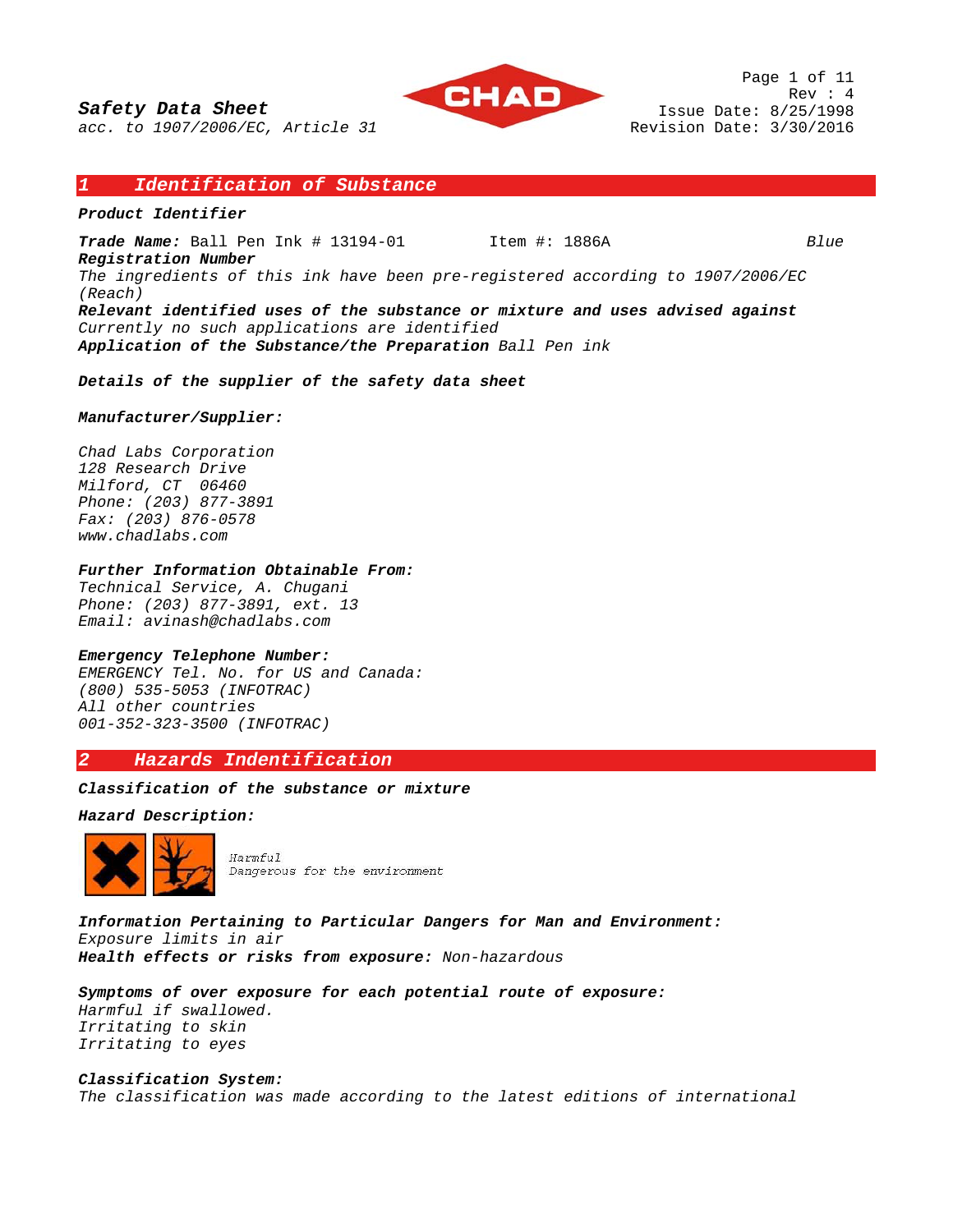

Page 2 of 11 Rev.: 4 Issue Date 8/25/1998 Revision Date 3/30/16

*acc. to 1907/2006/EC, Article 31* 

Ball Pen Ink # 13194-01 Item #: 1886A Blue

 *substances lists and expanded upon from company and literature data.* 

# *NFPA Ratings (scale 0-4)*

 $Health = 1$  $Fixe = 1$  $Reactivity = 0$ 

### *HMIS Ratings (scale 0-4)*

| <b>HEALTH</b><br>$\left(1\right)$ | $Health = 1$     |
|-----------------------------------|------------------|
| <b>FLAMMABILITY</b>               | $Fixe = 1$       |
| <b>REACTIVITY</b><br>$\Omega$     | $Reactivity = 0$ |

## *3 Composition/Information on Ingredients*

### *Chemical Characterization: Mixtures*

*Mixture, of the following substances: containing "Hazardous", "non-hazardous" substances and coloring agents. According to Regulations (EC) No. 1907/2006 In addition Classification according to EU directives 67/548/EEC or 1999/45/EC* 

*Description: Mixture of the substances listed below with non-hazardous additions.* 

#### *Dangerous Components:*

| Chemical Name                      | CAS Number                        | Content (W/W)       |
|------------------------------------|-----------------------------------|---------------------|
| Ethylene Glycol Monophenyl Ether   | $122 - 99 - 6$                    | $>= 40.0 - < 55.0$  |
| Diethylene Glycol Monophenyl Ether | $104 - 68 - 7$                    | $>= 2.0 - < 5.0$    |
| Propylene Glycol                   | $000057 - 55 - 6$                 | $>= 0.2 - \le 5.0$  |
| Special polyol Resin and Polymer   | NA & 9003-39-8                    | $>= 15.0 - = 25.0$  |
| blend                              |                                   |                     |
| Solvent Blue Dye                   | $3468 - 11 - 9$                   | $>= 5.0 - \le 20.0$ |
| Solvent violet Dye                 | $1328 - 51 - 4$                   | $>= 1.0 - \le 10.0$ |
| Proprietary pH buffering agent     | $102 - 60 - 3$ , $61791 - 14 - 8$ | $>= 1.0 - \le 8.0$  |
| Blend                              | $6178846 - 3, 25322 - 68 - 3$     |                     |
|                                    |                                   |                     |

*Additional Information: For the wording of the listed risk phrases refer to section 16.*

# *4 First Aid Measures*

*Description of First Aid Measures* 

*General Information: Exposure limits in air. Acute: None known Chronic: None known* 

#### *After Inhalation:*

*Little hazard exists at room temperature. Remove individual to an uncontaminated atmosphere and administer oxygen or artificial respiration as needed.* 

# *After Skin Contact:*

*No expected absorption through skin. Remove contaminated clothing and wash affected area with plenty of water and soap. Colors the skin and may cause drying.*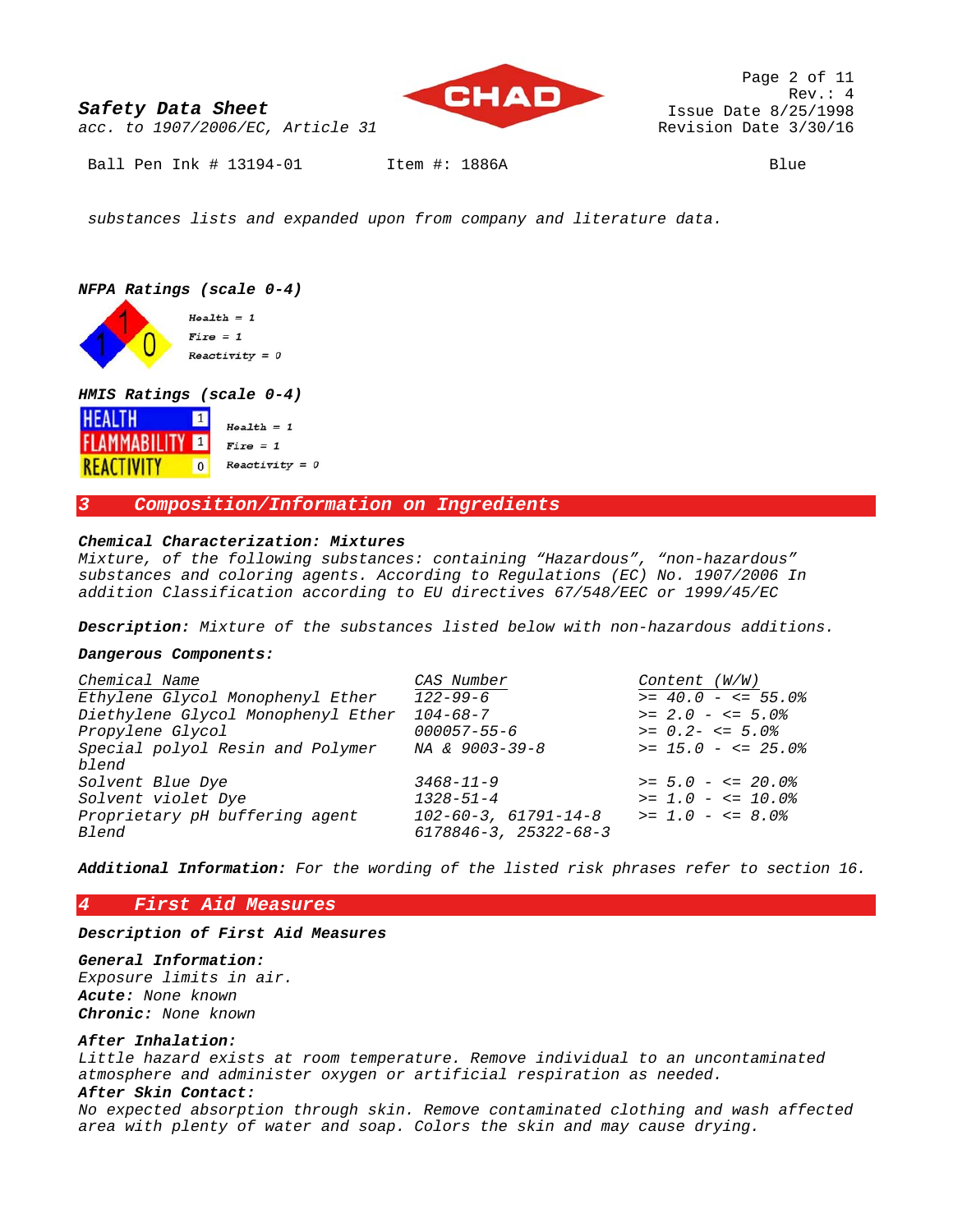



Page 3 of 11 Rev.: 4 Issue Date 8/25/1998 Revision Date 3/30/16

Ball Pen Ink # 13194-01 Item #: 1886A Blue

### *After Eye Contact:*

*Flush eyes for at least 15 minutes with large amounts of water. Get medical attention if eye pain persists. After Swallowing: No expected issues. Call a physician. Information for Doctor: Most important symptoms and affects, both acute and delayed No further relevant information is available. Indication of any immediate medical attention and special treatment needed Do not induce vomiting unless directed to do so by medical personnel.* 

### *5 Fire Fighting Measures*

### *Extinguishing Media*

*Suitable Extinguishing Agents: Use fire fighting measures that suit the environment. Water, foam, carbon dioxide are effective agents.* 

*Special hazards arising from the substance or mixture: No further relevant information is available.* 

#### *Advice for Fire Fighters*

*Protective Equipment: Fire fighters should be fitted with self-contained breathing apparatus to avoid inhalation of products of combustion.* 

# *6 Accidental Release Measures*

### *Personal precautions, protective equipment and, emergency procedures: Not required. Environmental Precautions:*

*Inform respective authorities in case of seepage into water course or sewage system. Do not allow to enter sewers/surface or ground water.* 

#### *Methods and Material for Containment and Cleaning Up:*

*Soak up all spills on paper, sawdust, earth or other suitable absorbents and scoop into closed containers. Wash down spill area with plenty of water.* 

### *Reference to Other Sections:*

*See Section 7 for information on safe handling. See Section 8 for information on personal protection equipment. See Section 13 for information on disposal.* 

## *7 Handling and Storage*

#### *Handling:*

*Precautions for Safe Handling:* 

*Ensure good ventilation/exhaustion at the workplace. Prevent formation of aerosols. Local exhaust as needed to remove fumes if any. Information about fire and explosion protection: No special measure required.* 

# *Conditions for safe storage, including any incompatibilities Storage:*

*Requirements to be met by Storerooms and Receptacles: Do not store outside. Keep container closed when not in use.* 

*Information about Storage in One Common Storage Facility: Not required. Further Information about Storage Conditions: Do not expose to extreme temperatures. Specific End Use(s): No further relevant information is available.*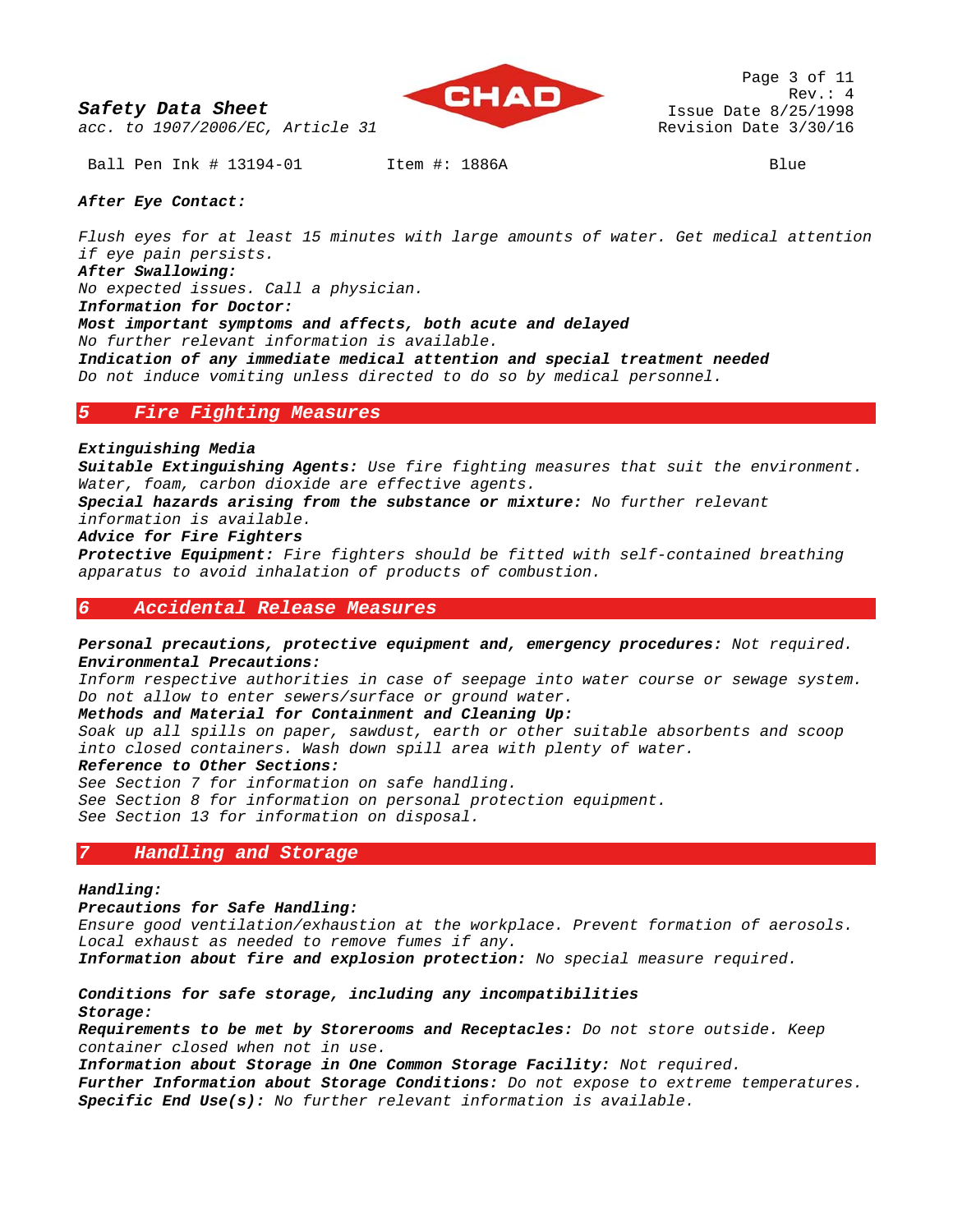

Page 4 of 11 Rev.: 4 Issue Date 8/25/1998 Revision Date 3/30/16

Ball Pen Ink # 13194-01 Item #: 1886A Blue

*8 Exposure Controls/Personal Protection*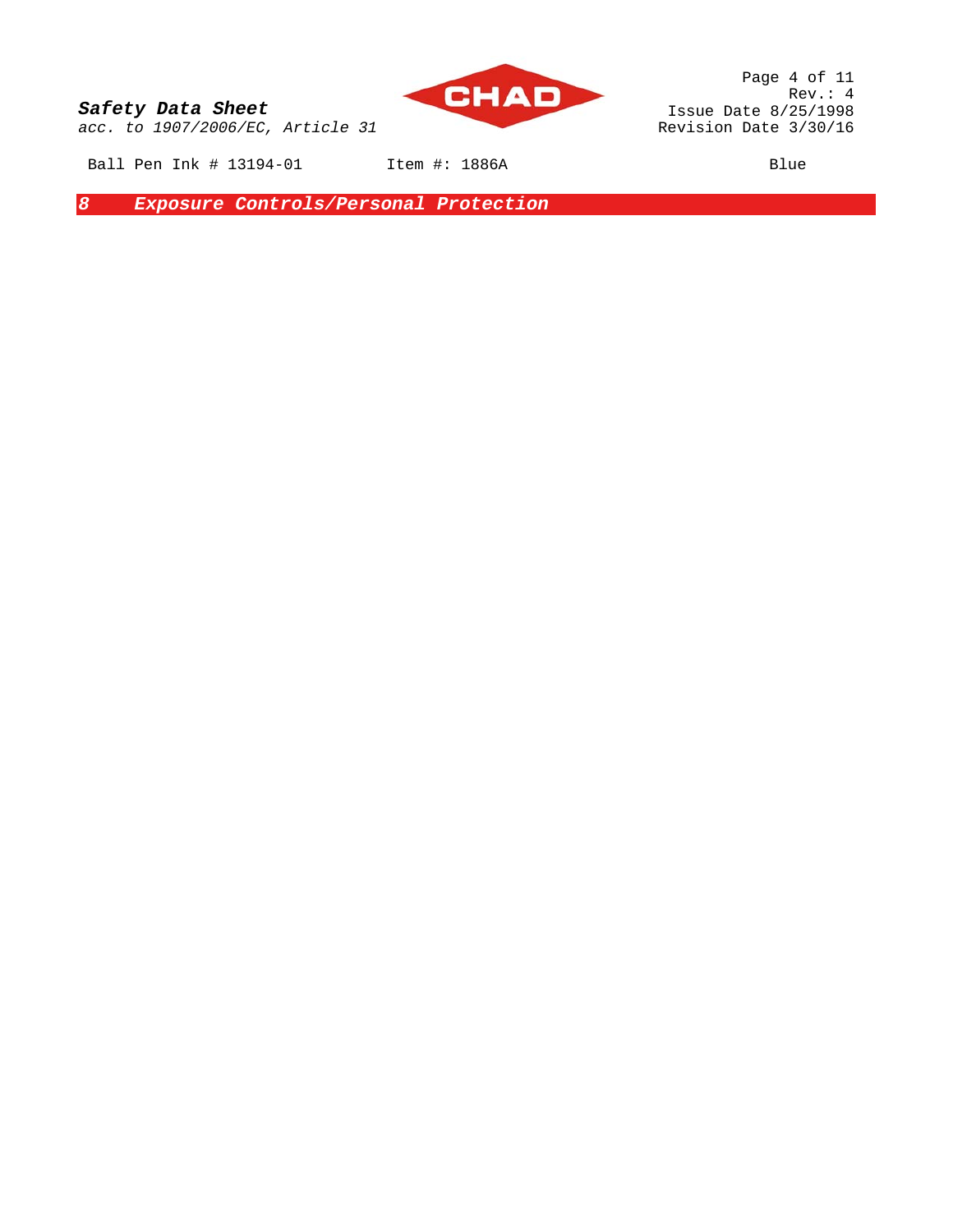*Safety Data Sheet acc. to 1907/2006/EC, Article 31* 



Ball Pen Ink # 13194-01 Item #: 1886A Blue

*Additional Information about Design of Technical Facilities: No further data; see item 7.* 

*Control Parameters Components with Limit Values that Require Monitoring at the Workplace: None. Additional Information: The lists that were valid during the creation were used as basis.* 

*Exposure Controls Personal Protection Equipment:* 

## *General Protective and Hygienic Measures:*

*Keep away from foodstuffs, beverages, and feed. Immediately remove all soiled and contaminated clothing. Wash hands before breaks and at the end of work. Avoid contact with the eyes and skin.* 

## *Respiratory Protection:*



*Necessary only if the ink is heated. Use an approved respirator for organic vapors and fumes.* 

### *Protection of Hands:*



*The glove material has to be impermeable and resistant to the product/the substance/the preparation.* 

*Selection of the glove material on consideration of the penetration times, rates of diffusion and the degradation.* 

### *Material of Gloves:*

*The selection of the suitable gloves does not only depend on the material, but also on further marks of quality and varies from manufacturer to manufacturer. As the product is a preparation of several substances, the resistance of the glove material cannot be calculated in advance and has therefore to be checked prior to the application. Medical quality plastic gloves are used in the making of the ink.* 

# *Penetration Time of Glove Material:*

*The exact break through time has to be found out by the manufacturer of the protective gloves and has to be observed.* 

*Eye Protection:*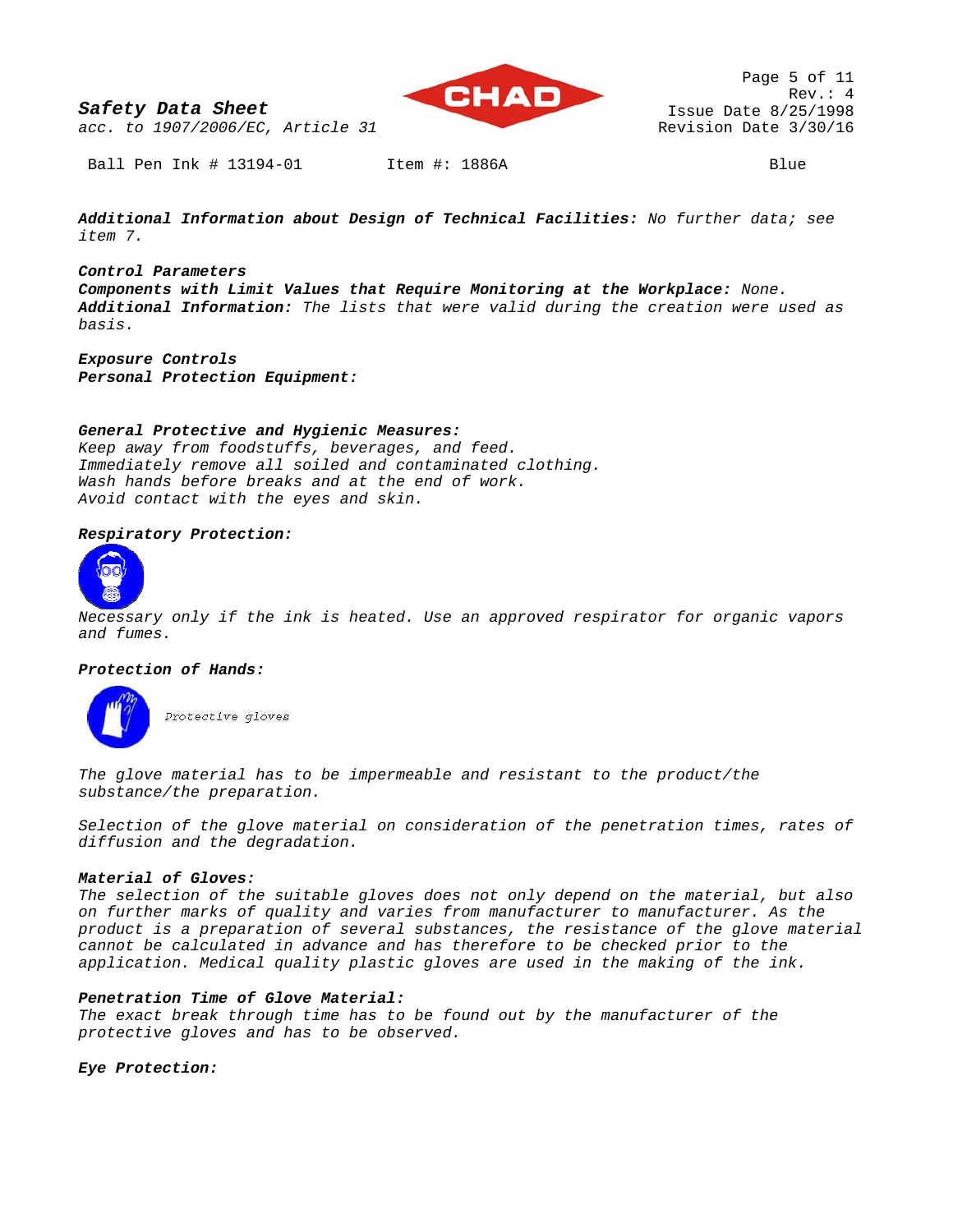*acc. to 1907/2006/EC, Article 31* 



Page 6 of 11 Rev.: 4 Issue Date 8/25/1998 Revision Date 3/30/16

Ball Pen Ink # 13194-01 Item #: 1886A Blue



Tightly sealed goggles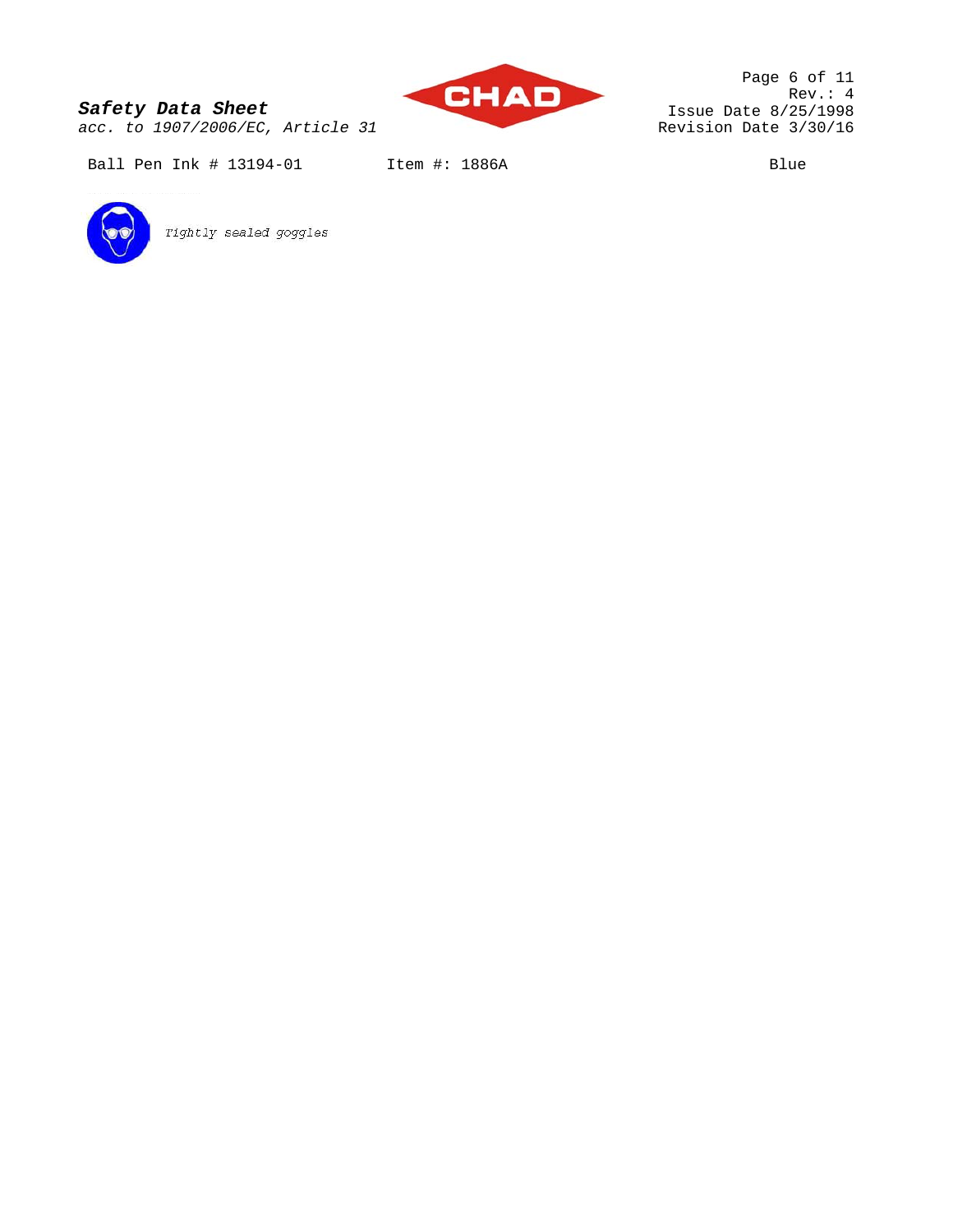*acc. to 1907/2006/EC, Article 31* 

Ball Pen Ink # 13194-01 Item #: 1886A Blue

**CHAD** 

Page 7 of 11 Rev.: 4 Issue Date 8/25/1998 Revision Date 3/30/16

# *9 Physical and Chemical Properties*

*Information on Basic Physical and Chemical Properties* 

*General Information Appearance: Form: Thick Blue paste Color: Blue Odor: Mild Odor Threshold: Not determined Important Information on Protection of Health and Environment and on Safety Not Applicable pH @ 25*° *C: 7.5 ± 1 Change in Condition Melting Point/Melting Range: N/A Boiling Point/Boiling Range: > 471*° *F Flash Point: > 250*° *F Flammable limits in air Lower: 0.95% (V) Literature Upper: No tested data available Ignition Temperature: 923*° *F Decomposition Temperature: Not determined Self-Igniting: No Danger of Explosion:* None known *None known Vapor Pressure: 0.004 MMHg @25*° *C Density: Not determined Relative Density: Not determined Vapor Density: (Air=1) 4.77 @25*° *C Evaporation Rate (Butyl Acetate = 1): Approx. 0.005 Solubility in/Miscibility with Water: 2.5% Segregation Coefficient (n-octanol/water): Not determined Specific Gravity***:** (Water = 1) 1.130 - 1.190 *Surface Tension @ 25*° *C*: *35 Min Viscosity: Dynamic @ 25*° *C: 9,500 – 12,500 CPS Kinematic: Not determined*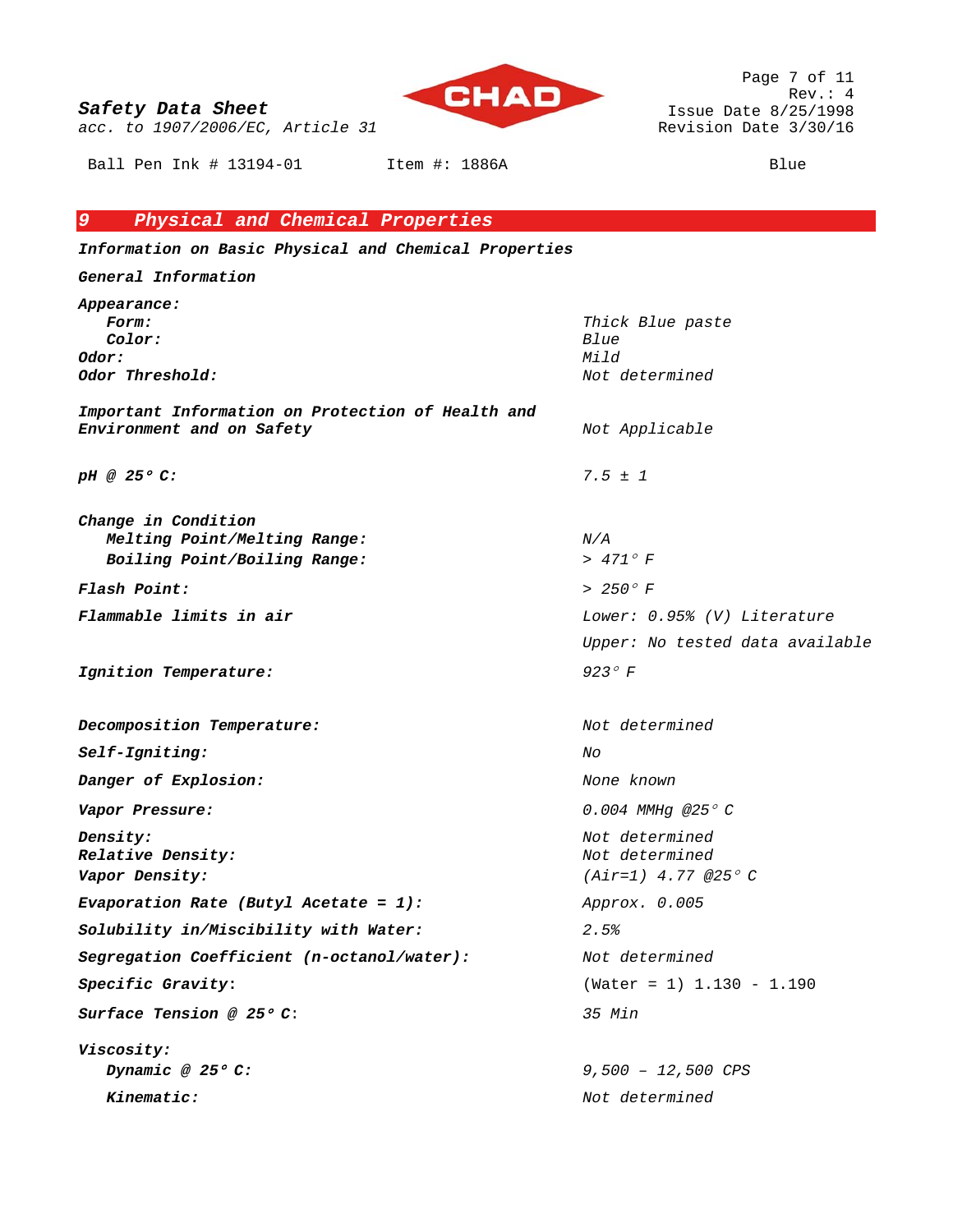*acc. to 1907/2006/EC, Article 31* 



Ball Pen Ink # 13194-01 Item #: 1886A Blue

*Other Information No further relevant information available* 

# *10 Stability and Reactivity*

# *Reactivity*

*Chemical Stability* 

### *Thermal Decomposition/Conditions to be Avoided:*

*No thermal decomposition known. No conditions to be avoided. Avoid strong oxidizing agent materials.* 

*Possibility of Hazardous Reactions: This ink is stable. There are no known dangerous reactions.*

*Conditions to Avoid: No further relevant information available.*

*Incompatible Materials: No further relevant information available.* 

# *Hazardous Decomposition Products:*

*Carbon monoxide, carbon dioxides and oxides of nitrogen. No hazardous polymerization will occur.* 

# *11 Toxicological Information*

*Information on Toxicological Effects Acute Toxicity: None known. Primary Irritant Effect: On the Skin: Irritant to skin. On the Eyes: Irritant to eyes. Sensitization: No sensitizing effects known. Additional Toxicological Information: Harmful Irritant* 

# *12 Ecological Information*

*Toxicity* 

*Aquatic Toxicity: Toxic for any animals/fish, etc. Persistance and Degradability: No further relevant information available. Behavior in Environmental Systems: No further relevant information available. Bioacummulative Potential: No further relevant information available. Mobility in Soil: No further relevant information available. Additional Ecological Information: General Notes: Slightly hazardous in water. Do not allow product to reach ground water, water course or sewage system, even in small quantities. Danger to drinking water and also poisonous for fish and plankton in water bodies. Toxic for aquatic organisms. Results of PBT and vPvB Assessment PBT: Not applicable. vPvB: Not applicable. Other Adverse Effects: No further relevant information available.* 

# *13 Disposal Considerations*

*Waste Treatment Methods*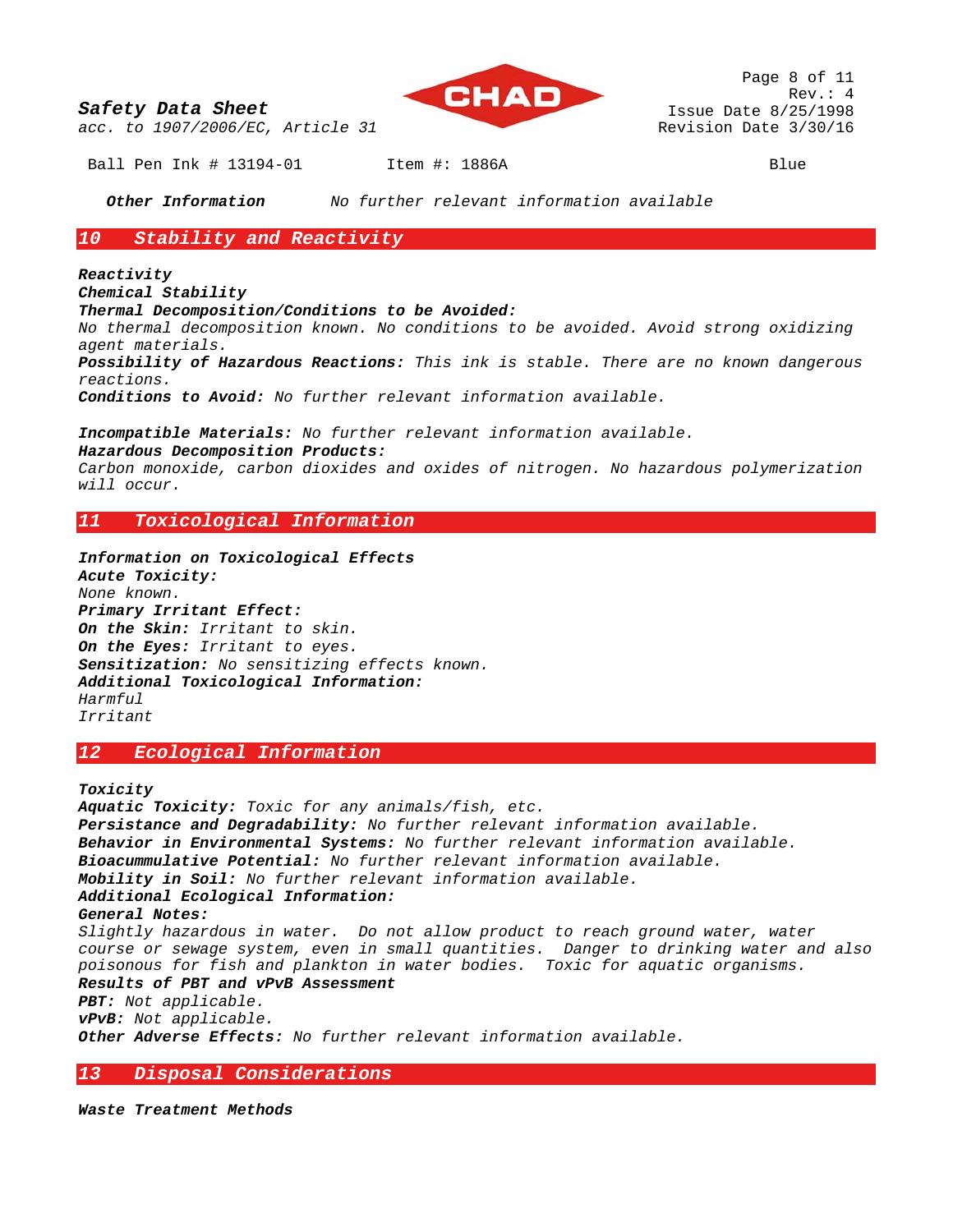*acc. to 1907/2006/EC, Article 31* 



Page 9 of 11 Rev.: 4 Issue Date 8/25/1998 Revision Date 3/30/16

Ball Pen Ink # 13194-01 Item #: 1886A Blue

#### *Recommendation:*

*Must not be disposed of together with household garbage. Do not allow product to reach sewage system. Remove to an approved landfill site. Dispose of all wastes in accordance with federal, state, and local regulations.* 

*European Waste Catalog* 

#### *Uncleaned Packaging:*

*Recommendation: Disposal must be made according to official regulations.* 

### *14 Transport Information*



*This material is not flammable or hazardous. Shipping code: 55* 

*Land Transport ADR/RID (cross-border) ADR/RID Class:* 

*Maritime Transport IMDG IMDG Class: Maritime Pollutant: No Not classified as a dangerous good under transport regulations (Non-Hazardous)*

*Air Transport ICAO-TI and IATA-DGR IATA/ICAO Class: Packaging Group: Not classified as a dangerous good under transport regulations (Non-hazardous) Special Precautions for User: Not applicable. Transport in bulk according to Annex II of MARPOL73/78 and the IBC Code: Not applicable.* 

# *15 Regulatory Information*

*Safety, Health, and Environmental Regulations/Legislation Specific for the Substance or Mixture National Regulations: Technical Instructions (air): Water Hazard Class: Water hazard class (self assessment): hazardous for water. Chemical Safety Assessment: A Chemical Safety Assessment has not been carried out.* 

*Sara* 

*Section 355 (extremely hazardous substances): None of the ingredients are listed. Section 313 (specific toxic chemical listings): None of the ingredients are listed.* 

*TSCA (Toxic Substances Control Act): None of the ingredients are listed.*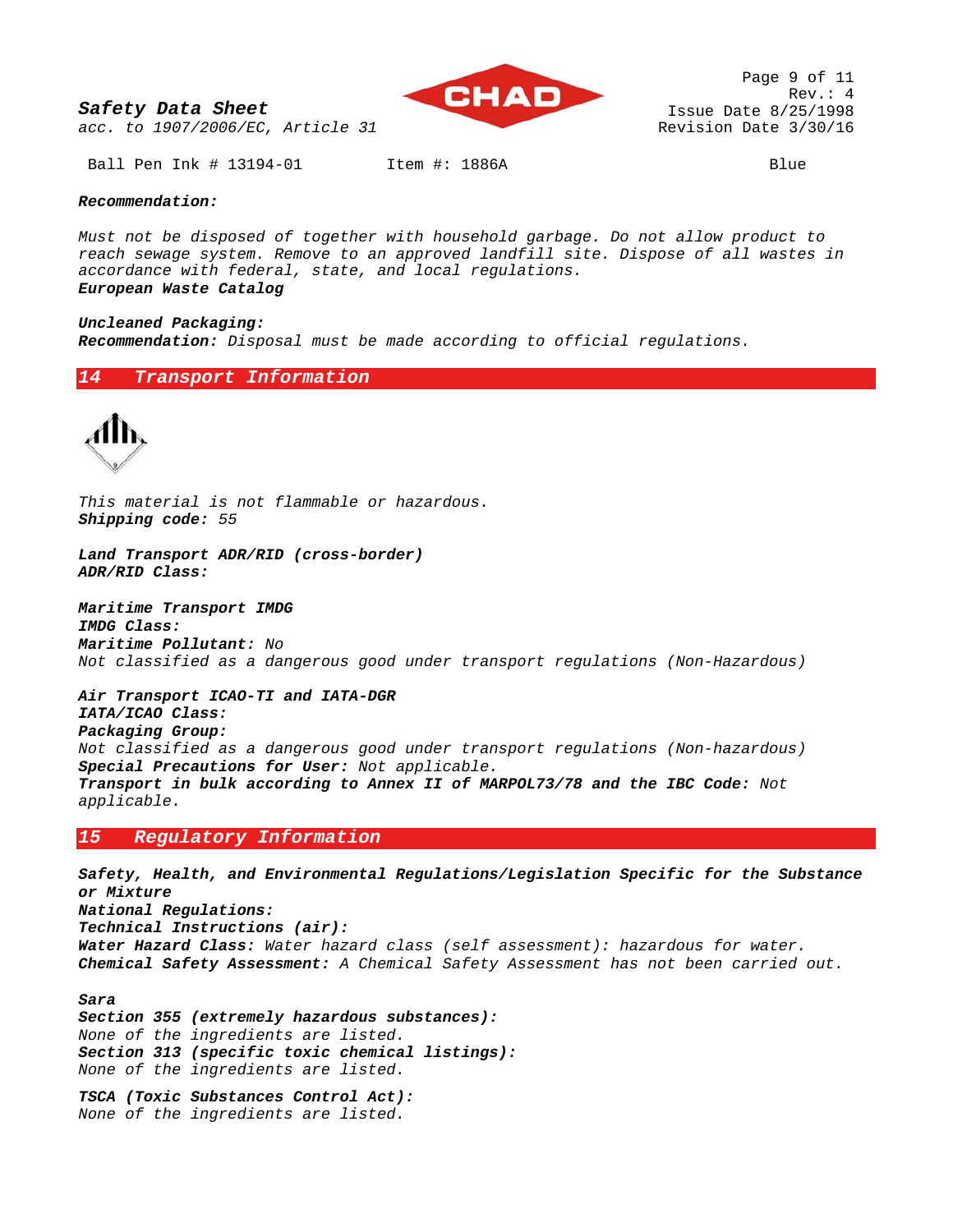

Page 10 of 11 Rev.: 4 Issue Date 8/25/1998 Revision Date 3/30/16

Ball Pen Ink # 13194-01 Item #: 1886A Blue

*Chemicals Known to Cause Cancer.* 

*acc. to 1907/2006/EC, Article 31* 

*Proposition 65* 

*None of the ingredients are listed. Chemicals Known to Cause Reproductive Toxicity for Females: None of the ingredients listed. Chemicals Known to Cause Reproductive Toxicity for Males: None of the ingredients listed. Chemicals Known to Cause Developmental Toxicity: None of the ingredients listed.* 

*Cancergenity Categories EPA (Environmental Protection Agency)* 

*None of the ingredients are listed.* 

*IARC (International Agency for Research on Cancer) None of the ingredients are listed. NTP (National Toxicology Program) None of the ingredients are listed.* 

*TLV (Threshold Limit Value established by ACGIH) None of the ingredients are listed. MAK (German Maximum Workplace Concentration) None of the ingredients are listed. NIOSH-Ca (National Institute for Occupational Safety and Health) None of the ingredients are listed. OSHA-Ca (Occupational Safety & Health Administration) None of the ingredients are listed.* 

# *16 Other Information*

### *Product Related Hazard Information:*

*The product has been classified and marked in accordance with directives on hazardous materials.* 



Harmful Dangerous for the environment

*Risk Phrases: Harmful if swallowed. Irritating to skin. Risk of serious damage to eyes. Toxic to aquatic organisms.* 

## *Safety Phrases:*

*Do not breathe vapor. In case of contact with eyes, rinse immediately with plenty of water and seek medical advice. Wear suitable protective clothing, gloves and eye/face protection.* 

*Use appropriate container to avoid environmental contamination.*